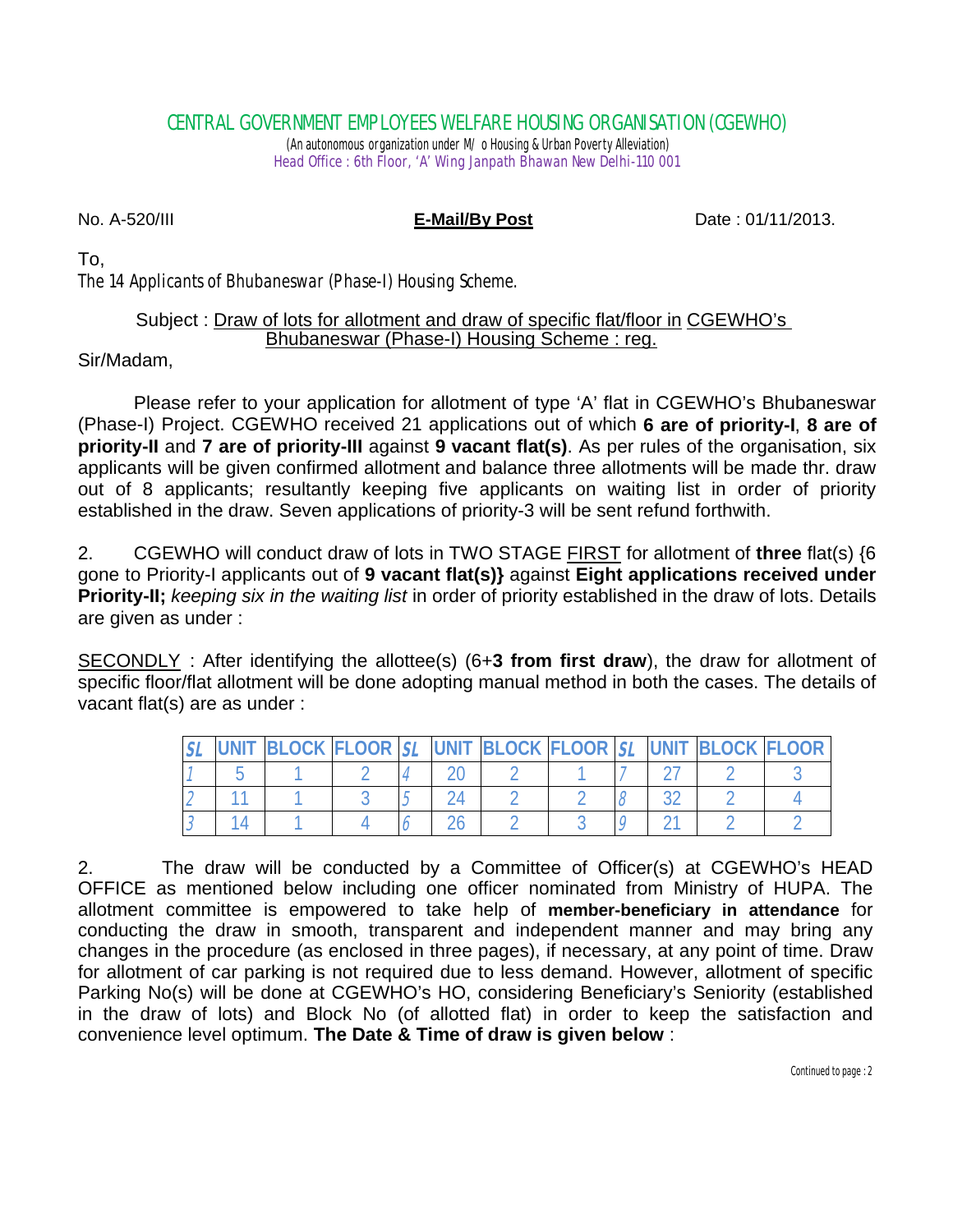|--|

| <b>Type</b> | <b>Total DUs (in</b><br>No) | Day & Session                                                                                                                          | <b>Car Parking Under</b><br>stilts (in Nos) |
|-------------|-----------------------------|----------------------------------------------------------------------------------------------------------------------------------------|---------------------------------------------|
| (1BHK)      | 09 in 2 Blocks              | Post-Lunch Session on   Available 07<br>29th Nov 2013 starting<br>at 14:30 Hours in<br><b>CGEWHO's</b><br><b>HEAD</b><br><b>OFFICE</b> |                                             |

Committee for the draw to be conducted adopting manual method will be as under :

| <b>Name</b>            | Designation                               | Role in the Committee    |
|------------------------|-------------------------------------------|--------------------------|
| (a) Shri M K Maity     | <b>Deputy Director-</b><br>Administration | <b>Presiding Officer</b> |
| (b) Rep. from M/o HUPA | As applicable                             | Member                   |
| (c) Shri Rajesh Katoch | <b>Sr Office Assistatn</b>                | Member                   |
| (d) Shri Chandan Singh | <b>Office Assistant</b>                   | Member                   |

3. In view of the above, all applicants are invited to be present as per the schedule mentioned above with their spouse along with Photo Identity Card and the Letter of Invitation with the envelope for security check and record attendance to participate in the draw of lots. 'Draw Procedure' is enclosed.

Yours faithfully,

**Encl. : As stated**

M K Maity Deputy Director (Administration) For Chief Executive Officer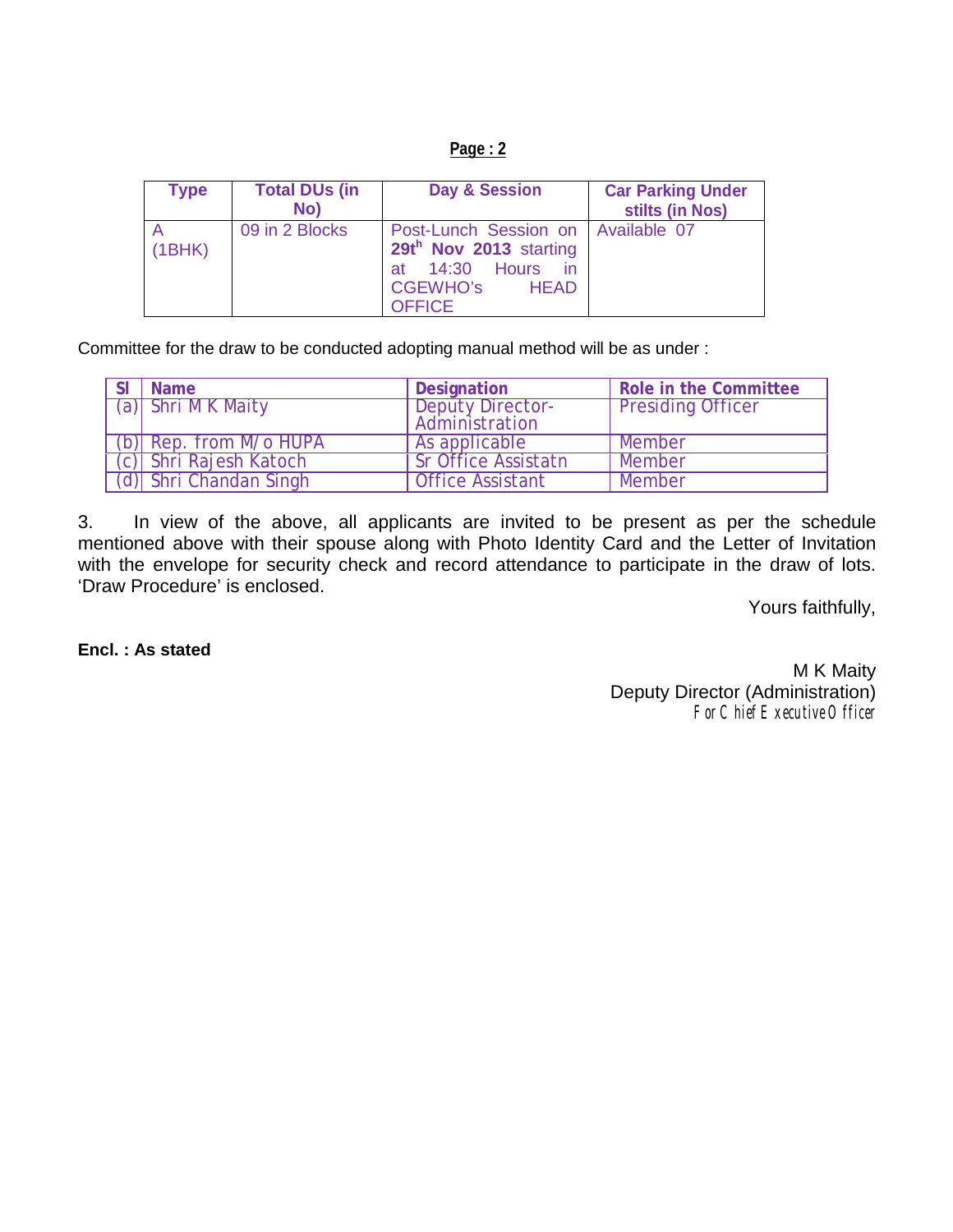#### CENTRAL GOVERNMENT EMPLOYEES WELFARE HOUSING ORGANISATION (CGEWHO)

(An autonomous organization under M/ o Housing & Urban Poverty Alleviation) Head Office : 6th Floor, 'A' Wing Janpath Bhawan New Delhi-110 001 Website : www.cgewho.in : E-Mail : cgewho@nic.in

#### **DRAW PROCEDURE for BHUBANESWAR-I HOUSING SCHEME**

STEP-I : As per the eligibility rule of CGEWHO, **six** applicants belong to priority-I who will eligible for confirmed allotment out of the total **nine** vacant flat(s). But, the Committee will conduct draw of lots FIRST for allotment of balance **three** flat(s) against **Eight eligible applicants received under Priority-II;** *keeping five in the waiting list* in order of priority established in the draw of lots. One transparent box will contain 'applicant's Name & Address sticker or lable' and other transparent box will contain 'slips written with allotment or waiting status 1 to 5'

| Specimen STICKER of Beneficiary & Sticker with allotment or waiting status 1 to 5                                                                                  |                                                                                                                                                                                       |  |  |  |  |
|--------------------------------------------------------------------------------------------------------------------------------------------------------------------|---------------------------------------------------------------------------------------------------------------------------------------------------------------------------------------|--|--|--|--|
| 1st Container or Container No.1                                                                                                                                    | 2 <sup>nd</sup> Container or Container No.2                                                                                                                                           |  |  |  |  |
| <b>BENEFICIARY'S STICKER</b>                                                                                                                                       | <b>STICKER WITH DU/FLAT</b>                                                                                                                                                           |  |  |  |  |
| <b>REGN NO: XXXXXXX</b><br>NAME: XXXXXXXXX<br><b>ADDRESS: XXXXXXXXXX</b><br>XXXXXXXXXXXXXXXXXX<br>XXXXXXXXXXXXXXXXXXX<br>XXXXXXXXXXXXXXXXXXX<br>XXXXXXXXXXXXXXXXXX | <b>SCH NAME: XXXXXXX</b><br><b>ALLOTTED (three) OR</b><br><b>WAITING No.1 OR</b><br><b>WAITING No.2 OR</b><br><b>WAITING No.3 OR</b><br><b>WAITING No.4 OR</b><br><b>WAITING No.5</b> |  |  |  |  |

It is proposed to put pre-printed, identical size STICKER(s) duly stapled from one side bearing beneficiary's data like Regn No., Name, & Address (**as shown above**) who are eligible for allotment in the Container No.1 with lid.

2. Similarly, second container will have pre-printed, identical size STICKER(s) (**as shown above**) duly stapled indicating details of his/er allotment {three allotment and five waiting 1 to 5 status}. Both Containers will be shuffled/mixed from outside then hand picking of one STICKER randomly from each container by one of the beneficiary him/her self, in attendance, which will decide the fate of allotment status one by one.

3. On de-sealing (stapler-pin) of the STICKER, beneficiary's details & allotment status will be known and will be declared to all beneficiaries present. These stickers will be pasted in the RESULT SHEET in the column made one for beneficiary, second for allotted status alongside.

SECONDLY : After identifying the allottee(s) (3 from first draw), the draw for allotment of specific floor/flat allotment will be done adopting manual method.

STEP-II : ALLOTTMENT OF DU/FLATS TO THE APPLICANT(s) :: MULTIPLE DU/FLAT(s) Vs MULTIPLE APPLICANT(s).

There will be equal No(s) of STICKER(s) to be put in TWO Plastic & Transparent Container (i) **First :** Data of Beneficiary with his/er (pl see the specimen) (ii) **Second :** DU/Flat's data (pl see the specimen). Containers will be shuffled/mixed from outside then hand picking of one STICKER randomly from each container by one of the beneficiary, in attendance, will decide the indicate his/er allotted details of DU/flat(s). The Specimen of the two type Sticker(s) have been shown below.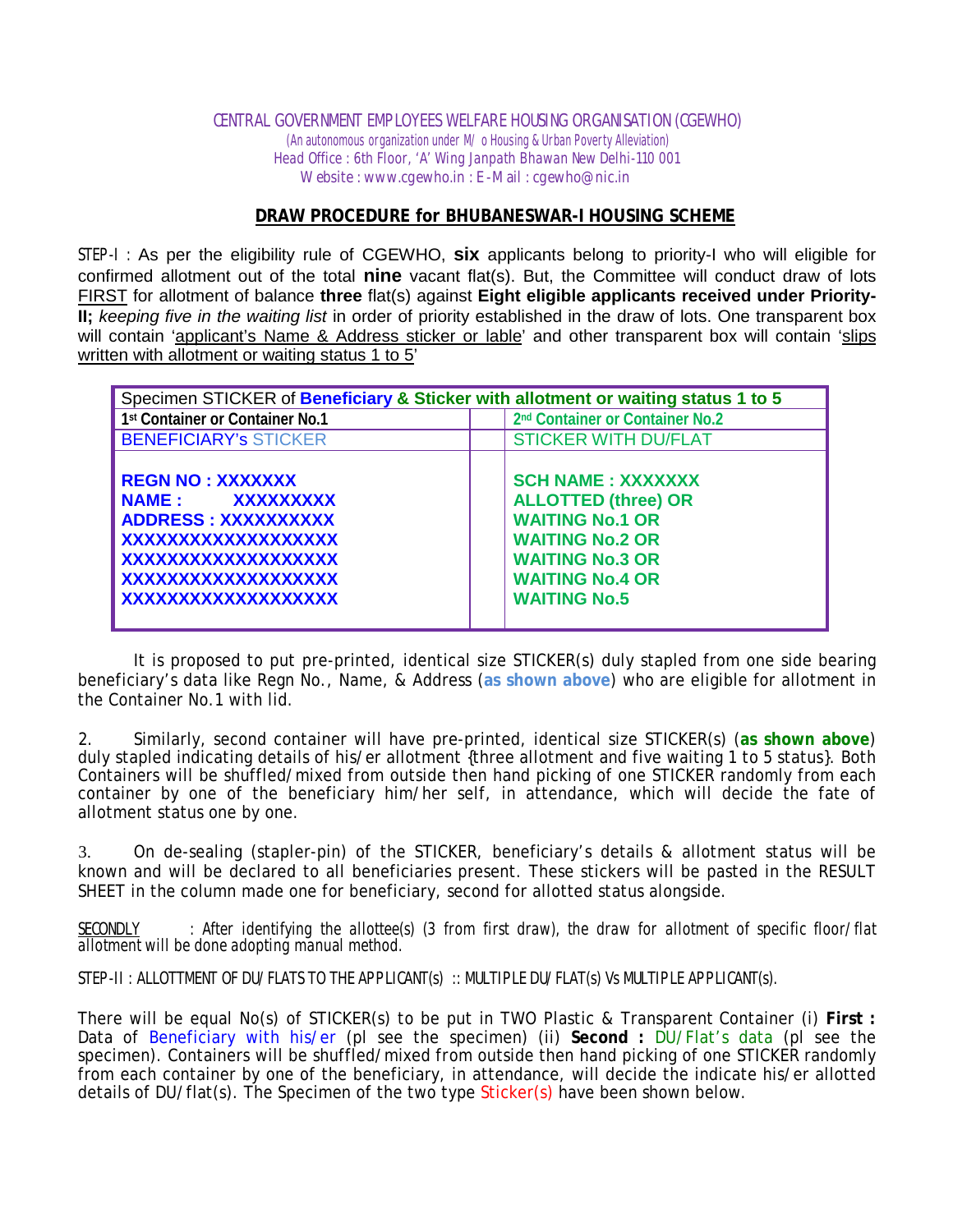| Specimen STICKER of Beneficiary & DU/Flat                                                                                          |                                                                                                                 |  |  |  |
|------------------------------------------------------------------------------------------------------------------------------------|-----------------------------------------------------------------------------------------------------------------|--|--|--|
| 1st Container or Container No.1                                                                                                    | 2 <sup>nd</sup> Container or Container No.2                                                                     |  |  |  |
| <b>BENEFICIARY's STICKER</b>                                                                                                       | <b>STICKER WITH DU/FLAT</b>                                                                                     |  |  |  |
| <b>SL NO: XXX</b><br><b>REGN NO: XXXXXXX</b><br>NAME: XXXXXXXXX<br>ADDRESS: XXXXXXXXXX<br>XXXXXXXXXXXXXXXXXX<br>XXXXXXXXXXXXXXXXXX | <b>SERIAL NO: XXX</b><br><b>SCH NAME: XXXXXXX</b><br><b>DU/FLAT DETAILS:</b><br>TYPE : XXX<br><b>BLOCK: XXX</b> |  |  |  |
| XXXXXXXXXXXXXXXXXX                                                                                                                 | <b>FLOOR: XXX</b>                                                                                               |  |  |  |
| XXXXXXXXXXXXXXXXXX                                                                                                                 | <b>UNIT NO: XX</b>                                                                                              |  |  |  |

4. On de-sealing (stapler-pin) of the STICKER, beneficiary's details & DU/Flat to be allotted will be known and will be declared to all beneficiaries present. These stickers will be pasted in the RESULT SHEET in the column made one for beneficiary, second for allotted DU/Flat alongside.

|  | <b>BLOCK</b> | <b>FLOOR</b> | SL | <b>UNIT</b> | BLOCK FLOOR | $\overline{C}$ | <b>UNIT</b> | <b>BLOCK</b> | <b>FLOOR</b> |
|--|--------------|--------------|----|-------------|-------------|----------------|-------------|--------------|--------------|
|  |              |              |    |             |             |                |             |              |              |
|  |              |              |    |             |             |                |             |              |              |
|  |              |              |    |             |             |                |             |              |              |

ALLOTMENT OF SPECIFIC CAR PARKING **:** Since, the demand for first **CAR PARKING** is less than actually provisioned; first car parking allotment will be made to the beneficiary who has opted for at least one car parking. The allotment of specific Parking No will be done at **CGEWHO's Head Office**, considering beneficiary's seniority (in the draw of lots) and BLOCK NO (of allotted flat) in order to keep the satisfaction level of allotment optimum for convenience of beneficiary.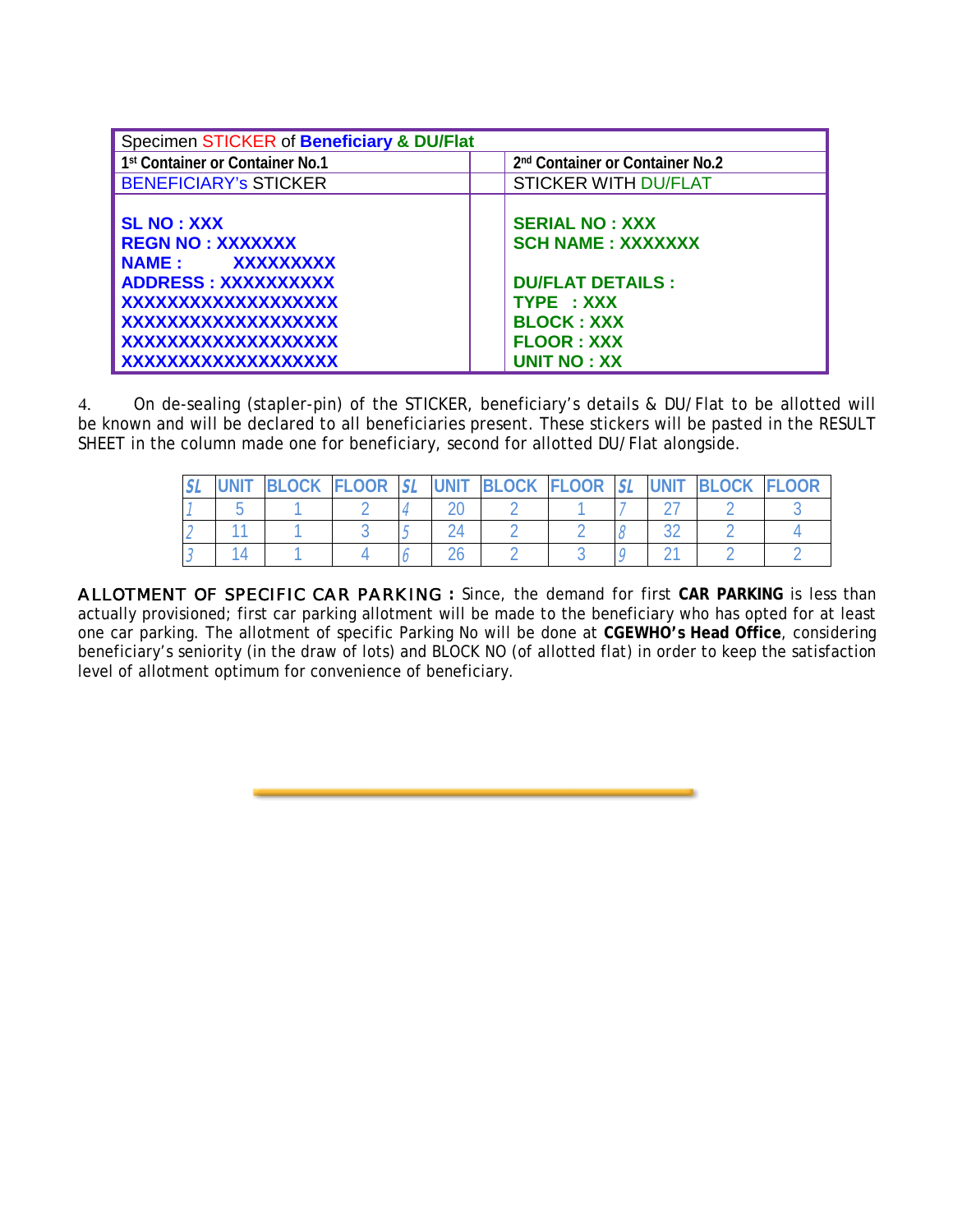## **RESULT SHEET FOR BHUBANESWAR-I HOUSING SCHEME :: TYPE-A (32 FLATS)**

**Annexure-I/Page :**

| <b>SL</b>                                                                                                                                                    | <b>BENEFICIARY's STICKER</b>                                                                                                                                                                             |     | STICKER WITH ALLOTTMENT STATUS                                                                                                                                                        |  |  |  |  |  |
|--------------------------------------------------------------------------------------------------------------------------------------------------------------|----------------------------------------------------------------------------------------------------------------------------------------------------------------------------------------------------------|-----|---------------------------------------------------------------------------------------------------------------------------------------------------------------------------------------|--|--|--|--|--|
|                                                                                                                                                              | <b>SL NO: XXX</b><br><b>REGN NO: XXXXXXX</b><br><b>NAME:</b><br><b>XXXXXXXXXX</b><br><b>ADDRESS: XXXXXXXXXXX</b><br>XXXXXXXXXXXXXXXXXX<br>XXXXXXXXXXXXXXXXXX<br>XXXXXXXXXXXXXXXXXX<br>XXXXXXXXXXXXXXXXXX |     | <b>SCH NAME: XXXXXXX</b><br><b>ALLOTTED (three) OR</b><br><b>WAITING No.1 OR</b><br><b>WAITING No.2 OR</b><br><b>WAITING No.3 OR</b><br><b>WAITING No.4 OR</b><br><b>WAITING No.5</b> |  |  |  |  |  |
|                                                                                                                                                              | <b>Signature of Drawee of STICKER</b>                                                                                                                                                                    | And | Name / Regn No.                                                                                                                                                                       |  |  |  |  |  |
|                                                                                                                                                              | PO/Allotment Committee<br>Member/Allotment Comm. Member/Allotment Comm.<br>Member/Allotment Comm.<br>Member/Allotment Comm.<br>Member/Allotment Comm.                                                    |     |                                                                                                                                                                                       |  |  |  |  |  |
|                                                                                                                                                              |                                                                                                                                                                                                          |     |                                                                                                                                                                                       |  |  |  |  |  |
| <b>SL</b>                                                                                                                                                    | <b>BENEFICIARY'S STICKER</b>                                                                                                                                                                             |     |                                                                                                                                                                                       |  |  |  |  |  |
|                                                                                                                                                              | <b>SL NO: XXX</b><br><b>REGN NO: XXXXXXX</b><br><b>NAME:</b><br><b>XXXXXXXXXX</b><br><b>ADDRESS: XXXXXXXXXXX</b><br>XXXXXXXXXXXXXXXXXX<br>XXXXXXXXXXXXXXXXXX<br>XXXXXXXXXXXXXXXXXX<br>XXXXXXXXXXXXXXXXXX |     | <b>SERIAL NO: XXX</b><br><b>SCH NAME: XXXXXXX</b><br><b>DU/FLAT DETAILS:</b><br><b>TYPE: XXX</b><br><b>BLOCK: XXX</b><br><b>FLOOR: XXX</b><br><b>UNIT NO: XX</b>                      |  |  |  |  |  |
|                                                                                                                                                              | <b>Signature of Drawee of STICKER</b>                                                                                                                                                                    | And | Name / Regn No.                                                                                                                                                                       |  |  |  |  |  |
| <b>PO/Allotment Committee</b><br>Member/Allotment Comm. Member/Allotment Comm.<br>Member/Allotment Comm.<br>Member/Allotment Comm.<br>Member/Allotment Comm. |                                                                                                                                                                                                          |     |                                                                                                                                                                                       |  |  |  |  |  |